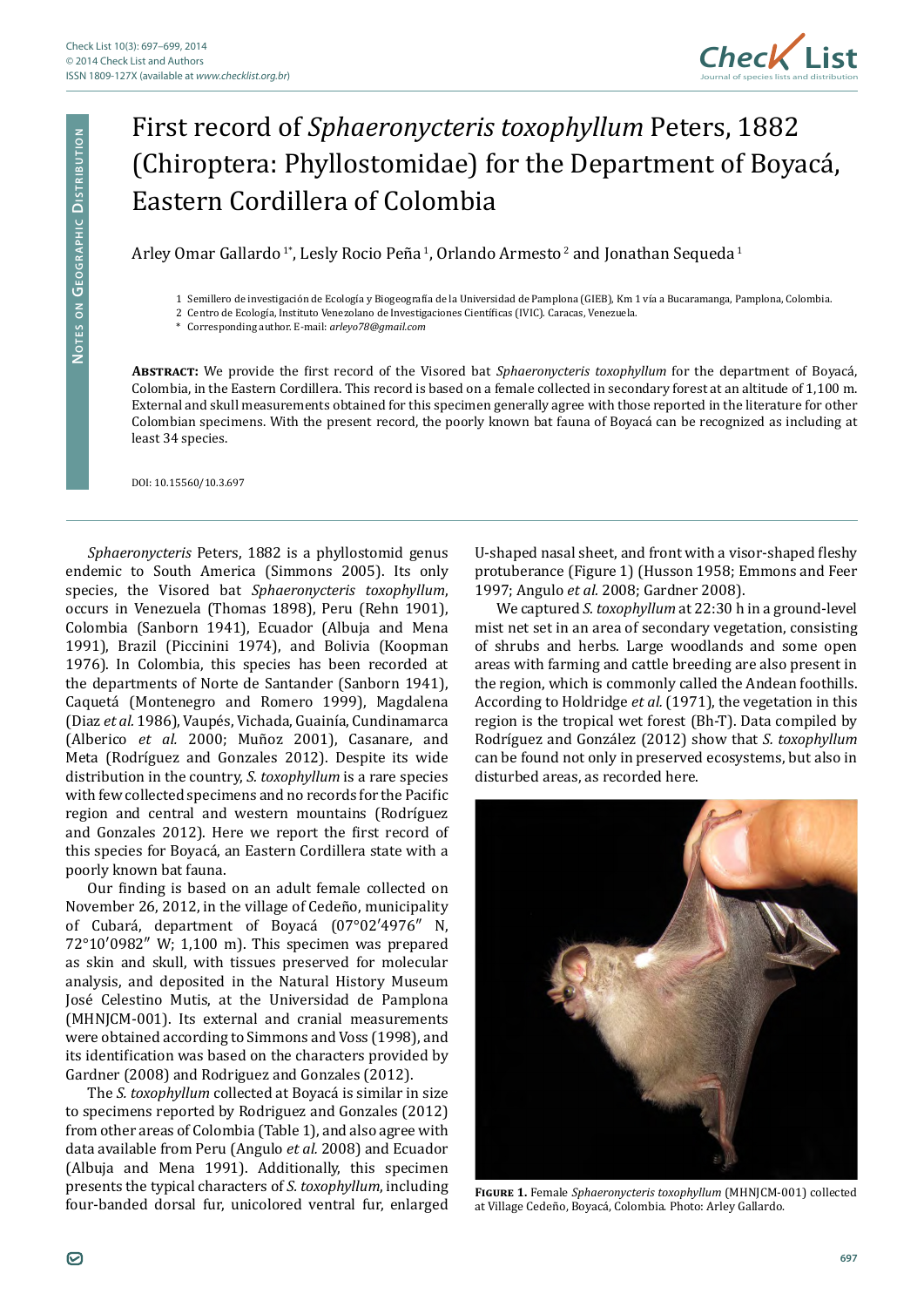The population status of *S. toxophyllum* is unknown because it is rarely captured and few specimens have been collected, despite its wide geographical distribution (Rodríguez and Gonzales 2012). With the present record, the distribution of *S. toxophyllum* is extended to the department of Boyacá (Figure 2), which is now known to harbor at least 34 species of bats (Alberico *et al.* 2000; Muñoz 2001; Mantilla-Meluk *et al.* 2009; Solari *et al.* 2013). This number represents 38% of the bat diversity reported for the Colombian Andean region, contiguous to Boyacá (Alberico *et al.* 2000; Castaño *et al.* 2003; Mantilla Meluk *et al.* 2009; Solari *et al.* 2013), and only 17 % of the diversity recorded in the whole country (198 spp.; Solari *et al*. 2013). Local bat inventories are still lacking for Boyacá, and their implementation will be important to improve our knowledge on the distribution and diversity of Chiroptera in this department.

**Table 1.** Measurements of the female *Sphaeronycteris toxophyllum* from Village Cedeño, Boyacá, Colombia, and data (min. – max.) from other Colombian specimens provided by Rodriguez and Gonzales (2012).

| <b>Variables</b>             | Boyacá specimen (MHNJCM-001) | Rodriguez and Gonzales (2012) |
|------------------------------|------------------------------|-------------------------------|
| Forearm length               | 38                           | 37-38.07                      |
| Tibia length                 | 16.8                         | 16.9-18.76                    |
| Length of ear                | 11.2                         | $8.85 - 15$                   |
| Total length                 | 54                           | $47.7 - 54$                   |
| Greatest skull length        | 16.5                         | 15.8-16.14                    |
| Condyloincisive length       | 14.46                        | 14.16-14.47                   |
| Condylocanine length         | 14.12                        | 13.59-14.22                   |
| Postorbital constriction     | 5.94                         | 5.29–5.78                     |
| Zygomatic breadth            | 11.4                         | 11.74-12.07                   |
| Depth of skull               | 9.6                          | 8.76-9.19                     |
| Mastoid breadth              | 10.2                         | 9.94-10.12                    |
| Length of maxillary toothrow | 4.45                         | $4.37 - 4.56$                 |
| Breadth across molars        | 6.95                         | 7.41-7.62                     |
| Breadth across canines       | 4.91                         | 4.35 - 4.55                   |



**Figure 2.** Records of *Sphaeronycteris toxophyllum* in Colombia. Black circles represent localities assigned by Rodríguez and Gonzales (2012). The red circle represents the new record from Boyacá Department.